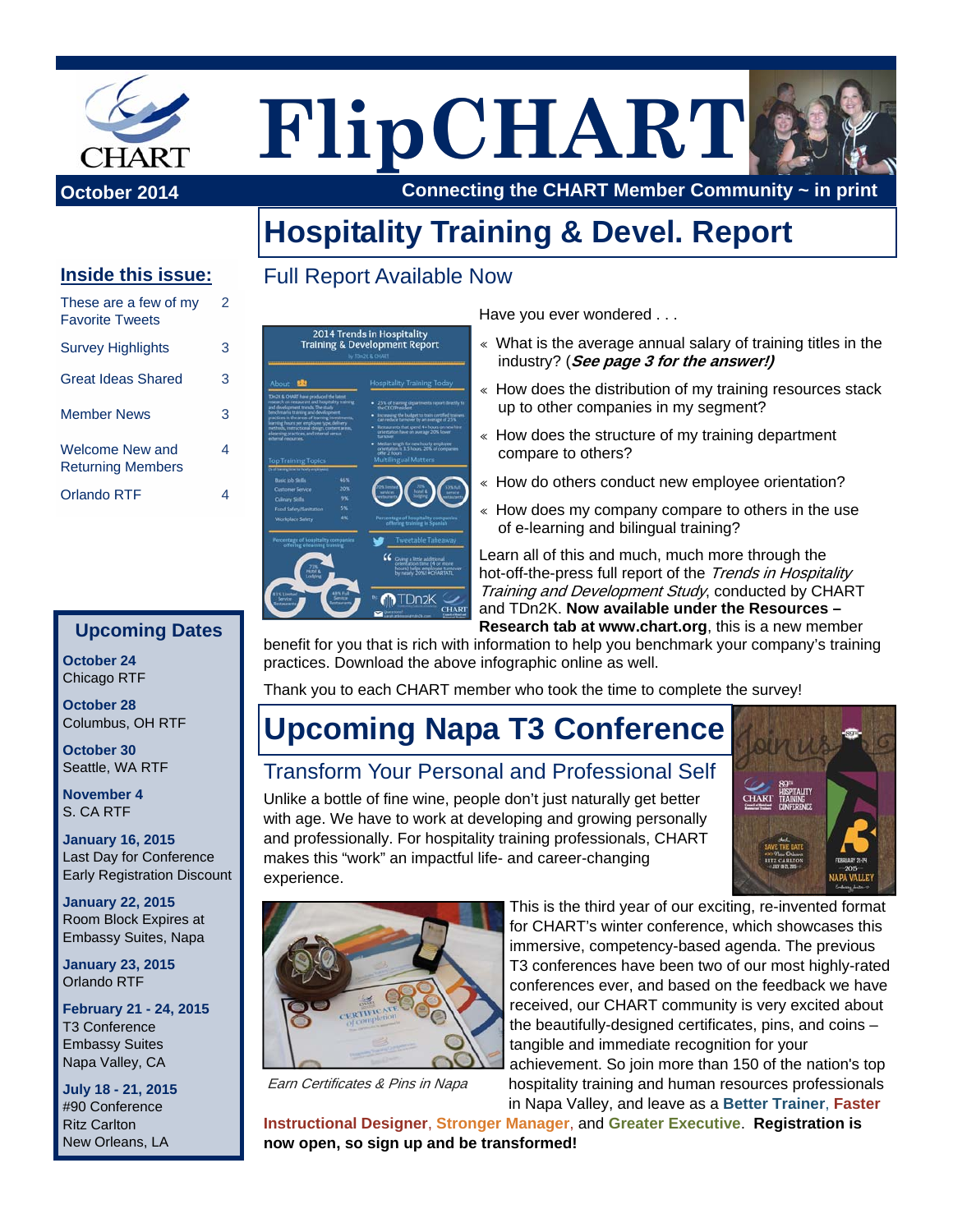## **PRESIDENTalks** Patrick Yearout



#### These are a few of my Favorite Tweets

When I first signed up for Twitter a few years ago, I primarily used it as a communications tool to keep in touch with friends and colleagues who I hadn't seen in a while and who didn't have a Facebook account. Recently, however, I find that I use Twitter much more as an information-gathering service, checking my account several times a day to find out what's happening in the world, especially with regards to hospitality and training & development.

For those CHART members who also want to stay plugged in via Twitter, below are 10 Tweeters that I can't live without:

- ♦ CHART [\(@CHARTtrainers](www.twitter.com/charttrainers)) It's the one feed to follow if you want to learn from the best and brightest hotel and restaurant trainers.
- « Nation's Restaurant News [\(@NRNonline\)](https://twitter.com/NRNonline) Easily the most comprehensive source of restaurant news and analysis.
- « National Restaurant Association [\(@WeRRestaurants](https://twitter.com/WeRRestaurants) and [@NRAEF\)](https://twitter.com/NRAEF) I always find invaluable foodservice industry information on these feeds from the NRA, a long-time partner of CHART, and its incredible Educational Foundation.
- ♦ American Hotel and Lodging Association ([@AHLA](https://twitter.com/ahla) and [@AHLEI\)](https://twitter.com/AHLEI) These two Twitter accounts keep me very up-todate on the lodging industry and its successful training practices.
- ♦ Training Magazine [\(@TrainingMagUS\)](https://twitter.com/TrainingMagUS) Packed with information for trainers seeking professional development and techniques to improve educational programs at their workplaces.
- $\&$  QSR Magazine ([@QSRmagazine\)](https://twitter.com/QSRmagazine) I started in this industry in fast food, and it will always be the one segment I'm most fascinated with. QSR does an awesome job of keeping on top of quick-service and fast casual trends.
- « David Myers [\(@faztrainer](https://twitter.com/faztrainer)) I love this feed from David, a CHART member who works at Fazoli's. He posts numerous links to interesting articles and inspirational quotes that I steal for my own training materials.
- « Visit Napa Valley [\(@VisitNapaValley](https://twitter.com/VisitNapaValley)) – Headed to the 89<sup>th</sup> CHART Conference in Napa this February? Here's a terrific source to keep you informed of valley events and help plan your trip.

Some of you had the privilege at #CHARTCOSprings to attend the How to Be a Twitter Rockstar session led by CHART member Gini Quiroz (aka [@GiniSays](https://twitter.com/GiniSays)). One of her slides was this Anatomy of a Tweet (right image) which I hope will help you better understand the world of tweeting.

Until next time,

ttak A. Varent

[\(@patrickyearout\)](https://twitter.com/patrickyearout) 

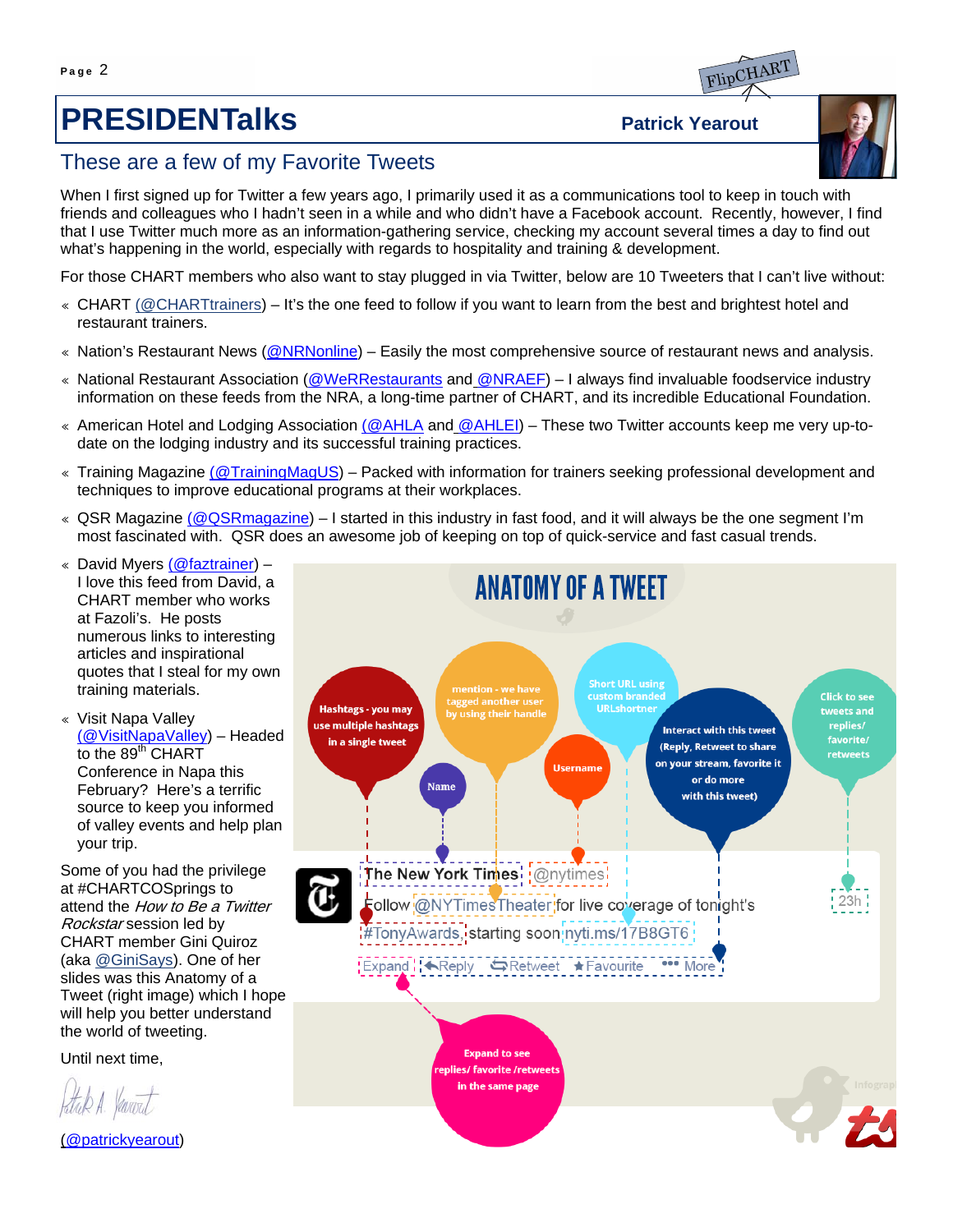

Average Annual Salary

## **Highlights of Trends Report**

## 2014 Trends in Hospitality **Training & Development Report**

by TDn2K & CHART

| <b>Avg Annual Salary (median)</b> | <b>Restaurants</b> | Hotel & Lodging | Total     |
|-----------------------------------|--------------------|-----------------|-----------|
| Vice President of Training        | \$140,000          | N/A             | \$140,000 |
| <b>Training Director</b>          | \$85,000           | N/A             | \$85,000  |
| <b>Training Manager</b>           | \$62,500           | \$70,000        | \$65,000  |
| Facilitator/Classroom Trainer     | \$45,000           | N/A             | \$50,000  |
| <b>Training Team Member</b>       | N/A                | N/A             | N/A       |
| Operations or Field-Based Trainer | \$49,000           | N/A             | \$52,500  |
| <b>Instructional Designer</b>     | \$55,000           | N/A             | \$55,000  |

| Avg Bonus Potential (% of Base)   | <b>Restaurants</b> | Hotel & Lodging | Total      |
|-----------------------------------|--------------------|-----------------|------------|
| Vice President of Training        | <b>25%</b>         | N/A             | <b>20%</b> |
| <b>Training Director</b>          | 10%                | N/A             | 10%        |
| <b>Training Manager</b>           | 8%                 | N/A             | 6%         |
| Facilitator/Classroom Trainer     | N/A                | N/A             | N/A        |
| <b>Training Team Member</b>       | N/A                | N/A             | N/A        |
| Operations or Field-Based Trainer | 5%                 | N/A             | 3%         |
| <b>Instructional Designer</b>     | N/A                | N/A             | N/A        |

# **Training High Five Award**

#### Great Ideas Shared

One of the key principles of CHART is sharing. At #CHARTATL, we again recognized the top training ideas that had been submitted by our members.



Details will be posted on our website soon. [http://chart.org/membership/training\\_high\\_five/](http://chart.org/membership/training_high_five/)



the bottle

 $-1 - 1$ 

**Gabe Hosler**, Rubio's Idea: Advertising to your Team Members

**Jason Lyon**, Common Man Idea: Suggestive Selling Bingo

**John Kelley**, White Castle Idea: Training Games

## **Member News**

- « If you haven't, be sure to check out the latest member blogs on our home page (www.chart.org). Recent blogs include posts by **Mark Boccia**, Marriott, **Danielle West,** The Broadmoor, **Melanie Shanks,** The Broadmoor**, Patrick Yearout**, Ivar's, and some of our CHARTtalks presenters.
- ♦ Congratulations to **Terri Hamilton,** Ovation Brands, who was recently promoted and is their new Implementation Training Manager.
- « Thanks to everyone who completed the online post-conference Atlanta survey. **Janice Branam,** Smashburger, was randomly selected to win an American Express gift card. Have fun spending Janice!



| 1. Now can connect context and post this point is enabled.                         |  |
|------------------------------------------------------------------------------------|--|
| <b><i>CONSIGNORS</i></b><br>time with grant                                        |  |
|                                                                                    |  |
|                                                                                    |  |
| 5. Intert silker is concreted from any dead<br>A this party will enjoyed a parties |  |
| A Tallac at it classes just<br><b>An Free Ban</b>                                  |  |

**Danielle West**, The Broadmoor Idea: Employee Assessment App



**Steve Hawter**, Dickey's Barbeque Pit Idea: Line Simulation: Cooking with Foam Blocks